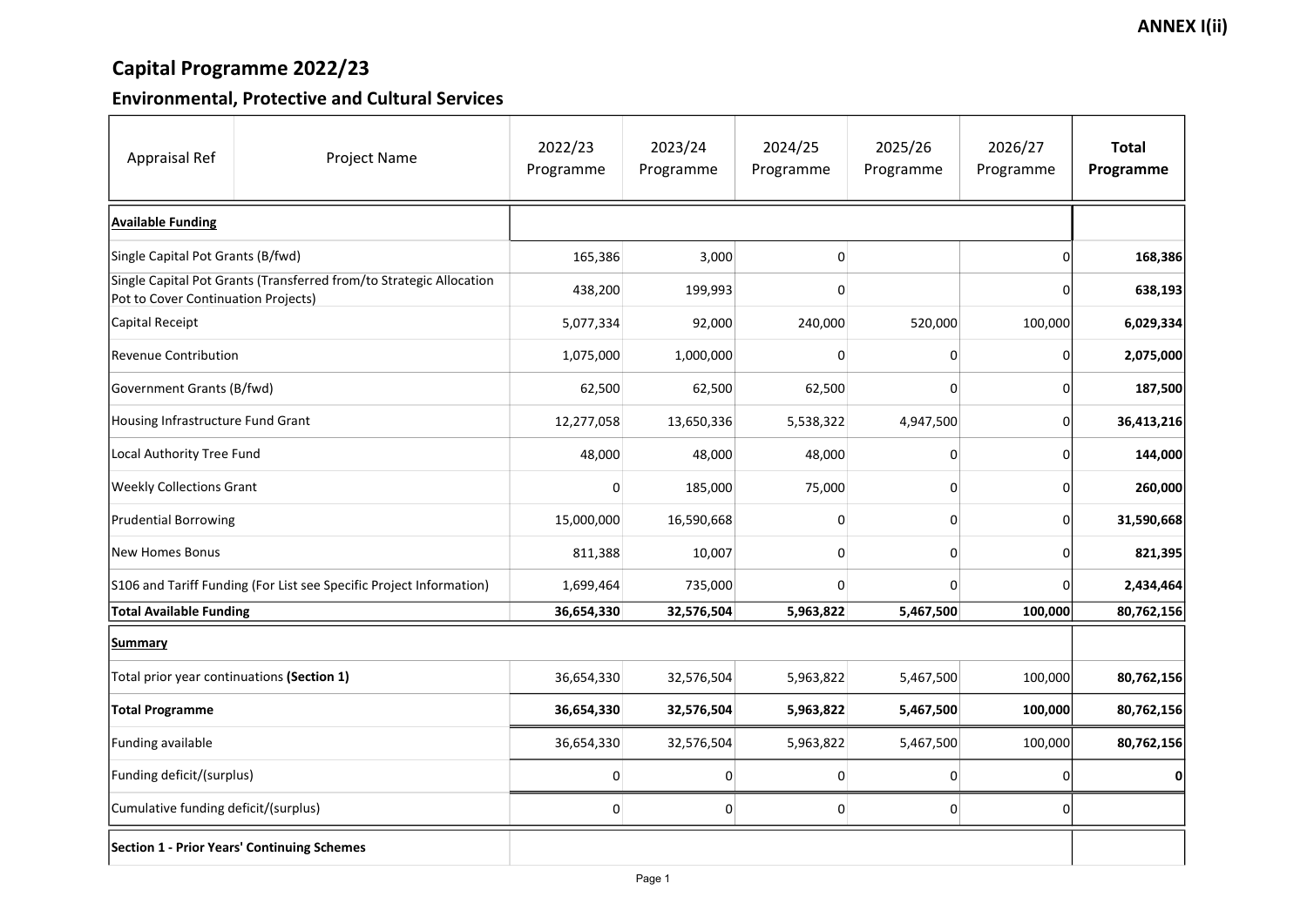## Capital Programme 2022/23

### Environmental, Protective and Cultural Services

| <b>Appraisal Ref</b> | <b>Project Name</b>                    | 2022/23<br>Programme | 2023/24<br>Programme | 2024/25<br>Programme | 2025/26<br>Programme | 2026/27<br>Programme | <b>Total</b><br>Programme |
|----------------------|----------------------------------------|----------------------|----------------------|----------------------|----------------------|----------------------|---------------------------|
| 50CPX00948           | <b>CCTV</b>                            | 62,500               | 62,500               | 62,500               | $\boldsymbol{0}$     | 0                    | 187,500                   |
| 50CPX00950           | <b>Whitehouse Community Facility</b>   | 920,385              | 0                    | 0                    | $\mathbf 0$          | 0                    | 920,385                   |
| 50CPX00975           | <b>Wavendon Playing Fields</b>         | 176,258              | 0                    |                      | 0                    | 0                    | 176,258                   |
| 50CPX00840           | Whitehouse (Area 10) WEA Leisure       | 50,000               | 550,000              |                      | $\overline{0}$       | 0                    | 600,000                   |
| 50CPX00839           | <b>SLA Wavendon Community Facility</b> | 417,821              | 0                    | 0                    | $\mathbf 0$          | 0                    | 417,821                   |
| 50CPX00994           | Oakgrove Public Art Commission         | 135,000              | 185,000              | 0                    | $\overline{0}$       | 0                    | 320,000                   |
| 50CPX00264           | <b>BDUK - Phase 3</b>                  | 588,974              | O                    |                      | $\Omega$             | 0                    | 588,974                   |
| 50CPX01018           | Towns Fund - 1. Innovation Hub         | 100,000              | 1,000,000            | 1,500,000            | 397,500              | 0                    | 2,997,500                 |
| 50CPX01019           | Towns Fund - 2. RDF                    | 3,000,000            | 3,000,000            | 2,000,000            | 800,000              | 0                    | 8,800,000                 |
| 50CPX01020           | Towns Fund - 3. Transport Hub          |                      | 410,000              | 1,500,000            | 2,000,000            | 0                    | 3,910,000                 |
| 50CPX01021           | Towns Fund - 4. Public Realm Imps      | 0                    | 50,000               | 301,655              | 1,750,000            | 0                    | 2,101,655                 |
| 50CPX01022           | Towns Fund - 5. Redway Improvements    | 150,000              | 520,000              |                      | 0                    | 0                    | 670,000                   |
| 50CPX01023           | Towns Fund - 6. Tech Park Bletchley    | 670,392              | 183,669              |                      | $\boldsymbol{0}$     | 0                    | 854,061                   |
| 50CPX01024           | Towns Fund - 7. Trans @ Bletchley Pk   | 2,120,000            | 0                    | 0                    | $\mathbf 0$          | 0                    | 2,120,000                 |
| 50CPX01026           | Towns Fund - 9. AMoVS                  | 236,666              | 236,667              | 236,667              | 0                    | 0                    | 710,000                   |
| 50CPX01027           | Lakes Estate - Commercial Development  | 3,000,000            | 0                    |                      | $\overline{0}$       | 0                    | 3,000,000                 |
| 50CPX00979           | Agora Regeneration                     | 15,000,000           | 16,590,668           | 0                    | 0                    | 0                    | 31,590,668                |
|                      | <b>Building Maintenance programme</b>  | 1,000,000            | 1,000,000            | 0                    | $\boldsymbol{0}$     | 0                    | 2,000,000                 |
| 50CPX00891           | Landscape Maintenance Equipment        | 75,000               | 0                    |                      | $\overline{0}$       | 0                    | 75,000                    |